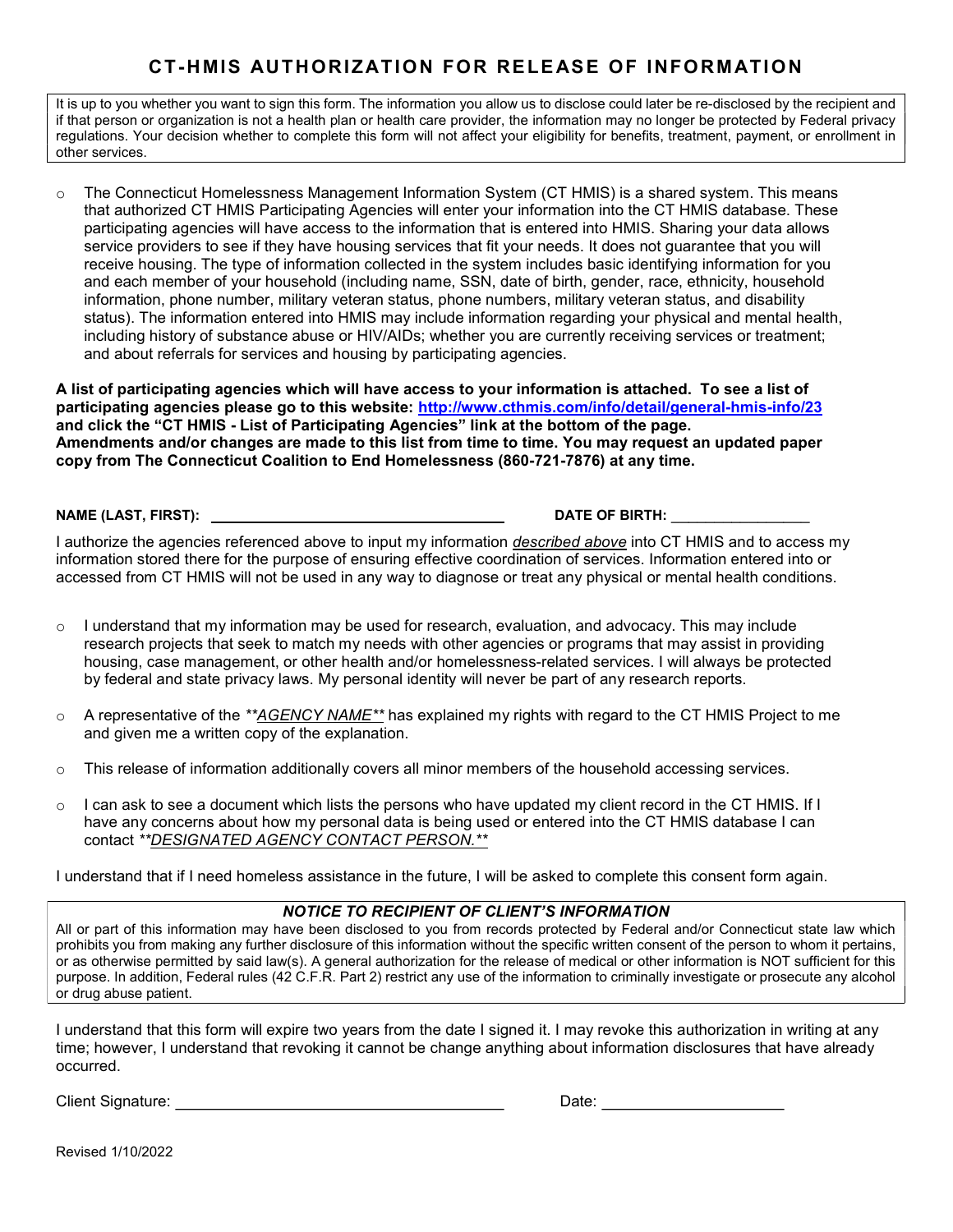### CT-HMIS AUTHORIZATION FOR RELEASE OF INFORMATION

Note: If you are a legal guardian or representative, you must attach a copy of your legal authorization to represent the member and complete the following:

|                          |                   | Date: ________________________ |
|--------------------------|-------------------|--------------------------------|
|                          |                   |                                |
|                          |                   |                                |
| Agency witness signature | <b>Print Name</b> | Date                           |

If you have any questions or need additional information regarding this form please contact the Connecticut Coalition to End Homelessness at 860-721-7876 or online at cceh.org.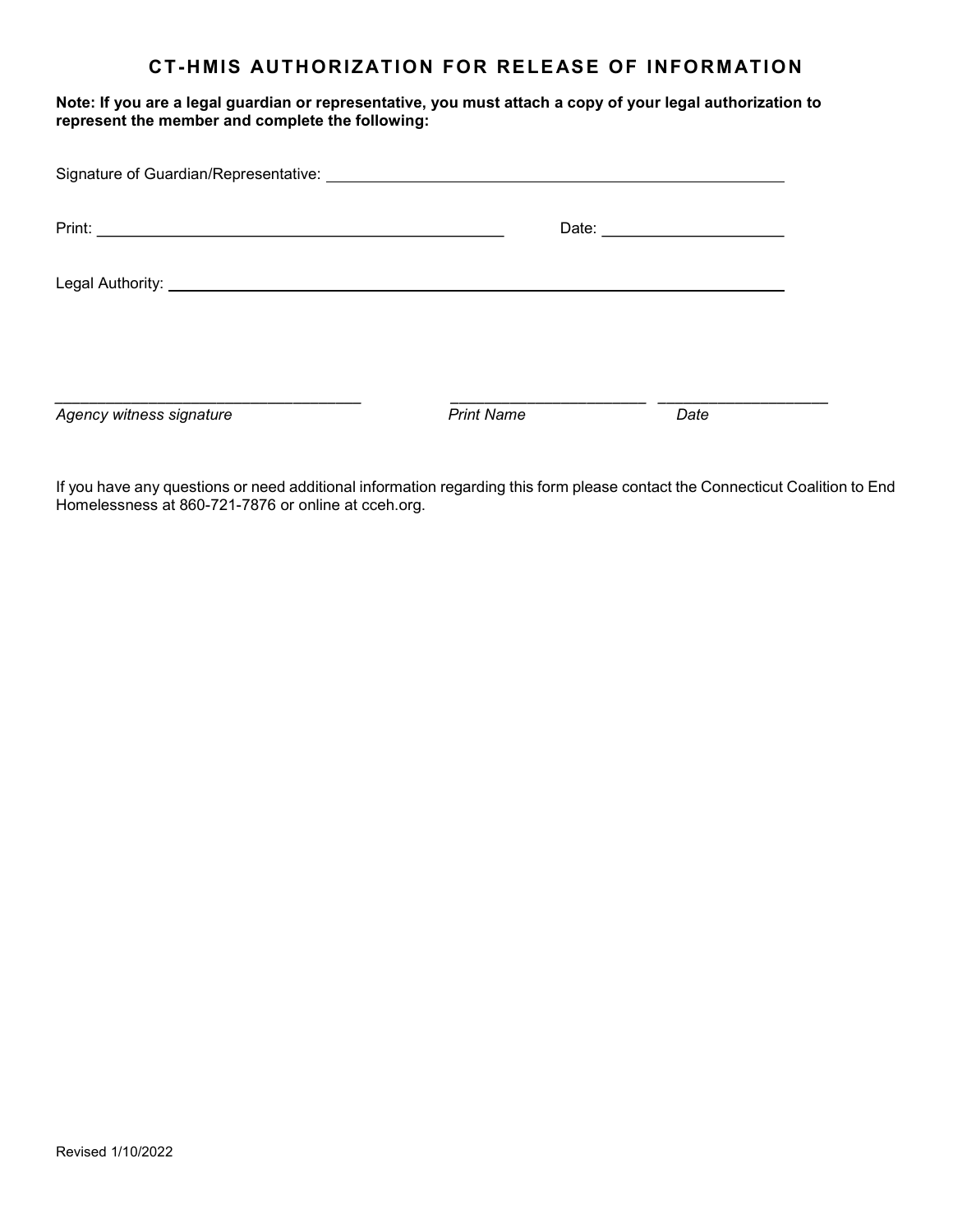### CT-HMIS AUTHORIZATION FOR RELEASE OF INFORMATION

If you have any questions or need additional information regarding this form please contact CCEH at 860-721-7876 or on line cceh.org.

#### Agencies that Participate in CT HMIS as of 1/10/2022 Please review most up-to-date list by clicking the "Download File" link at: http://www.cthmis.com/files/file\_detail/1910/

| <b>FAIRFIELD COUNTY CAN</b>                         |                                                   |  |
|-----------------------------------------------------|---------------------------------------------------|--|
| ABCD, Inc.                                          | Laurel House                                      |  |
| ABRI - Homes for the Brave                          | Liberation Programs (LMG)                         |  |
| <b>AIDS Project Greater Danbury</b>                 | Malta House, Inc.                                 |  |
| <b>Alpha Community Services</b>                     | MCCA-Midwestern Connecticut Council on Alcoholism |  |
| Association of Religious Communities (ARC)          | Mid Fairfield AIDS Project                        |  |
| <b>Bridge House</b>                                 | New Opportunities, Inc.                           |  |
| <b>Bridgeport Rescue Mission</b>                    | New Reach, Inc.                                   |  |
| <b>Bridgeport Tabernacle Community Development</b>  | Norwalk Emergency Shelter (Open Door Shelter)     |  |
| Casa Inc.                                           | Operation Hope                                    |  |
| Catholic Charities of Fairfield County (Bridgeport) | Refocus Abbey's House                             |  |
| Catholic Charities of Fairfield County (Danbury)    | <b>Refocus Outreach Ministry</b>                  |  |
| Center for Human Development - Conn. Outreach West  | RNP - Recovery Network of Programs, Inc.          |  |
| City of Bridgeport                                  | <b>Shelter For The Homeless</b>                   |  |
| City of Danbury (COD)                               | South Western CT S+C                              |  |
| Community Health Network of CT (CHNCT)              | St. John's Family Center                          |  |
| Danbury Housing Authority                           | St. Vincent's CRS                                 |  |
| Family and Children's Agency                        | <b>Supportive Housing Works</b>                   |  |
| Family and Children's Aid                           | The Connection                                    |  |
| Frank Habanksy Food Pantry                          | The Workplace                                     |  |
| <b>Healing Tree Economic Development</b>            | Western Connecticut Mental Health Network         |  |
| Homes with Hope Inc.                                |                                                   |  |
| Inspirica, Inc.                                     |                                                   |  |

| <b>HARTFORD COUNTY CAN</b>          |                                              |
|-------------------------------------|----------------------------------------------|
| AIDS CT (ACT)                       | Journey Home                                 |
| Capitol Region Mental Health S+C    | Judah House                                  |
| Christian Activities Council (CAC)  | Manchester Area Conference of Churches, Inc. |
| Chrysalis Center Inc.               | Mercy Housing and Shelter                    |
| Columbus House Inc.                 | My Sister's Place                            |
| <b>Community Health Resources</b>   | Open Hearth Association                      |
| Community Renewal Team (CRT)        | Salvation Army Marshall House - Hartford     |
| <b>Cornerstone Shelter</b>          | South Park Inn                               |
| Hands On Hartford                   | <b>Tabor House</b>                           |
| House of Bread                      | Tri-Town Shelter Services, Inc.              |
| Imma Care                           | VA Connecticut - Outreach                    |
| Inter Community Mental Health Group | <b>YWCA Of The Hartford Region</b>           |

| <b>GREATER NEW HAVEN CAN</b>                 |                                 |
|----------------------------------------------|---------------------------------|
| Area Congregations Together                  | Jewish Family Services          |
| Beth El Center                               | Leewav                          |
| <b>BHcare</b>                                | Liberty Community Services Inc. |
| Christian Community Action Inc.              | New Reach                       |
| Columbus House Inc.                          | The City of New Haven           |
| <b>CMHC Community Services Network</b>       | The Connection                  |
| Continuum of Care                            | <b>Youth Continuum</b>          |
| <b>Emergency Shelter Management Services</b> |                                 |